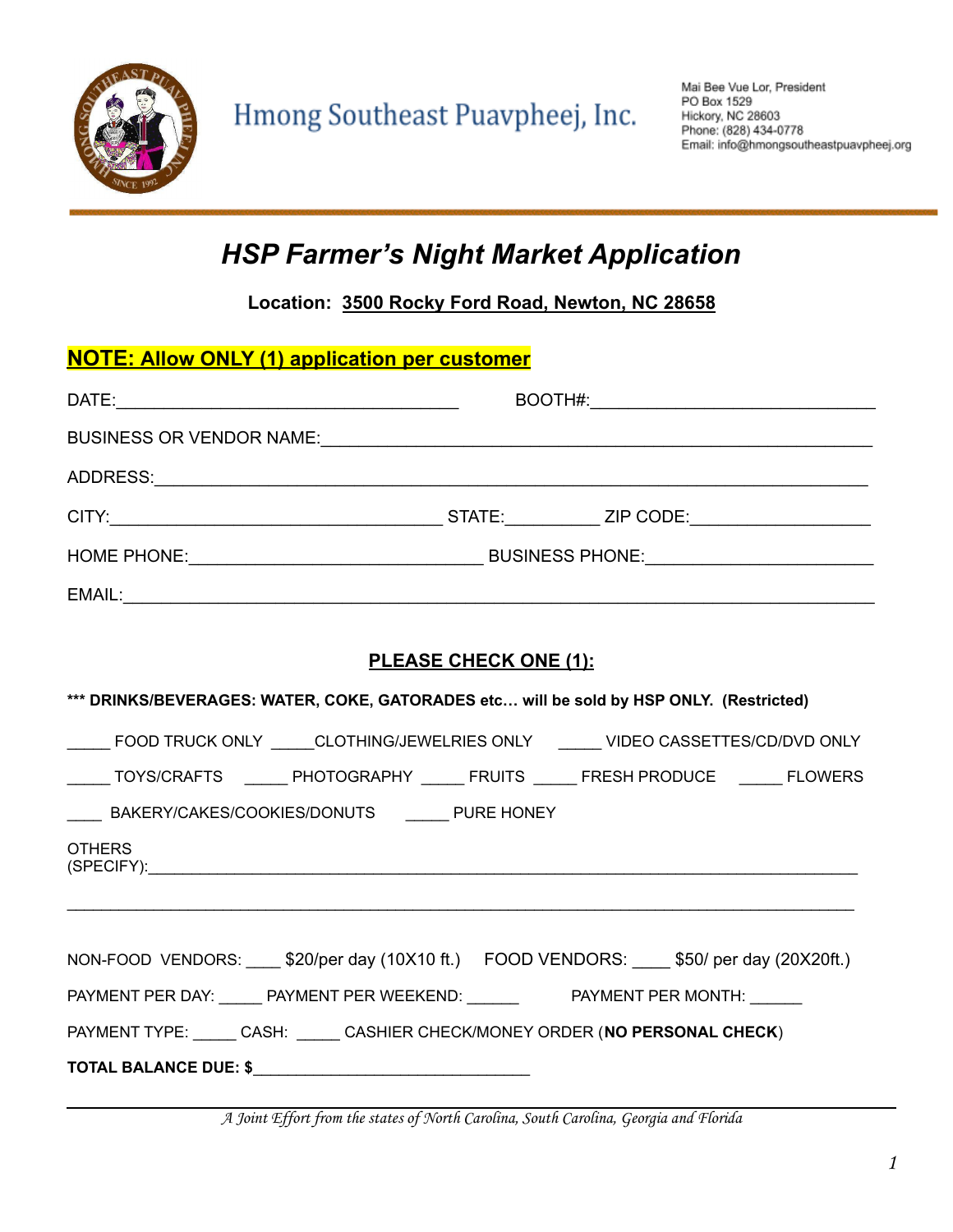

# Hmong Southeast Puavpheej, Inc.

#### **NOTES:**

- **Vendor Registration Forms and booths are available online through HSP's website:** www.hmongsoutheastpuavpheej.org
- Non-Food Booths are 10X10 ft.; Food Booths are 20X20ft. You can choose your spot on a first-come, first-served basis.
- Booth Vendor payments are due at the time of reservation and Confirmed by HSP.
- FOOD Vendors (Food Trucks) MUST have a Food permit by applying through Catawba County Health Department. Food Permit MUST be displayed where it is visible in the Food Truck space (per County Health Guidelines) A walk through inspection by the County Health Department & Fire Safety is required). Vendors are expected to have their own generator(s), tent(s), chairs and tables.
- Make cashier/money order check payable to: **Hmong Southeast Puavpheej, Inc.**
- Mail Registration form and payment to: **P.O. Box 1529, Hickory, NC 28603.**
- In the event of a **cancellation** HSP's marketing coordinators must be notified via email at [info@hmongsoutheastpuavpheej.org](mailto:info@hmongsoutheastpuavpheej.org) **at least 14 days prior to the event.**
- Vendors MUST notify HSP, Inc. of an address change and/ or phone number.
- HSP Farmer's Night Market Operation hours: **Saturday & Sunday from 2:00 p.m. to 8:00 p.m. (until dark); NOTE: There will be NO NIGHT MARKET during "LABOR DAY & HMONG NEW YEAR events.**
- Vendors MUST close down by **8:00 p.m.** at the end of the event. Booths are EXPECTED to be ready for a walk-through-inspection by HSP's Marketing Coordinators by **8:40 p.m**. Everyone is EXPECTED to leave HSP's Cultural Park by **9:30 p.m**. (Summer).
- Vendors are expected to clean-up the booth space. NO TRASH should be left behind on the grounds and/or in the booth space when you leave at the end of the day. **(NO EXCEPTION).**
- Any questions please contact the Marketing Coordinator: **Zam Thao Lor @ (828) 430-0970 or via email: [youngthaolo@gmail.com](mailto:youngthaolo@gmail.com)**; Vice President **Mrs. Jer X. Vang @ (910) 975-1385 or via email: [jennyvaj2021@gmail.com;](mailto:jennyvaj2021@gmail.com)** President **Mrs. MaiBee V. Lor via email: info@hmongsoutheastpuavpheej.org.**

By signing my name below, I have read and agreed to ALL of HSP's Marketing regulations and agreed to comply. HSP has the right to deny my participation as a vendor, if I fail to follow the regulations set by HSP as required.

| <b>VENDOR'S SIGNATURE:</b> | DATE: |
|----------------------------|-------|
| BOOTH #:                   |       |
|                            |       |
| HSP REP. SIGNATURE:        | DATE: |

A Joint Effort from the states of North Carolina, South Carolina, Georgia and Florida